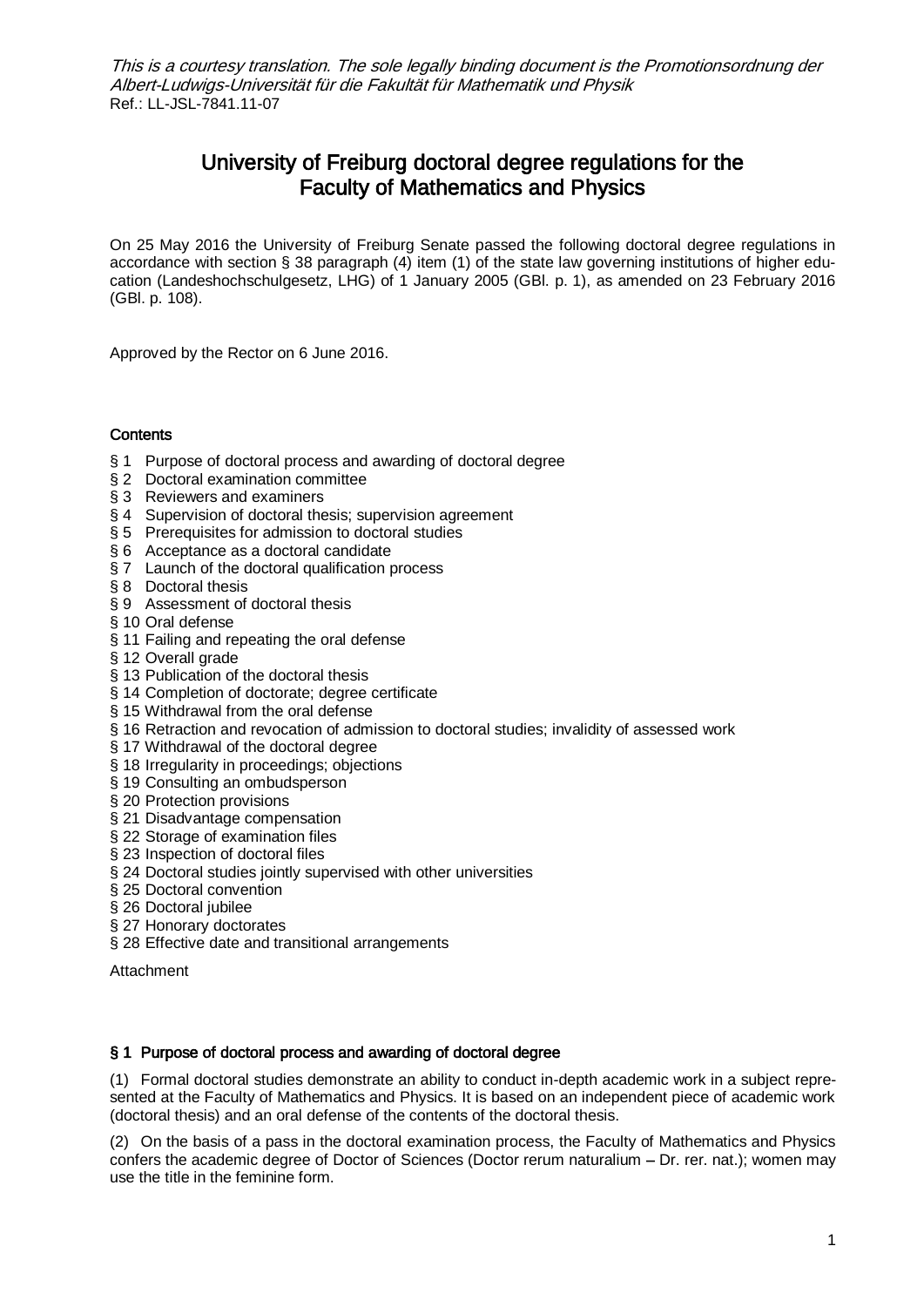(3) Doctoral studies may not exceed five years. In justified cases the doctoral examination committee may extend the deadline by a maximum of two years upon application prior to the expiry of the deadline. If the maximum duration of doctoral studies has been exceeded, admission as a doctoral candidate is extinguished unless the doctoral examination process has already begun. Protection provisions and leaves of absence in accordance with section § 20 are not counted towards the duration of doctoral studies.

(4) Persons who are admitted to a doctoral program at the University of Freiburg are enrolled as doctoral students. Other persons who aim to complete a thesis and who have been accepted as doctoral candidates must register with the Registration Office; upon application they may be enrolled as doctoral students.

#### § 2 Doctoral examination committee

(1) The doctoral examination committee is responsible for the organization of the doctoral qualification process, particularly for decisions on the acceptance of doctoral candidates, the appointment of supervisors, the launch of the doctoral examination process, the choice of reviewers, the appointment of examination board members, overseeing the prompt carrying out of the doctoral qualification process, as well as documenting the faculty's number of doctoral candidates; and it is responsible for all tasks assigned to it under these doctoral degree regulations. In all other matters, the responsibilities of the head of the doctoral examination committee remain unaffected.

(2) The doctoral examination committee is made up of the faculty's academic staff who are members of the faculty board. The head of the doctoral examination committee is the Dean. The doctoral examination committee elects from its members a member of academic teaching staff to be the committee's deputy head; if the Dean represents the subject of Mathematics, his/her deputy must represent the subject of Physics and vice versa. The head of the doctoral examination committee and the deputy head serve as the senior representative of their subjects.

(3) The doctoral examination committee usually deliberates and makes decisions in a formally convened and conducted meeting; its meetings are not open to the public. The doctoral examination committee has a quorum when all members have been formally notified and a majority of members is present and entitled to vote. Decisions are passed strictly on a simple majority. In the event of a tie, the committee head has the deciding vote. Decisions may be made in a written or electronic process, if no member disagrees and at least two-thirds of members participate. In decisions on the regulation of examinations and in particular decisions on the withdrawal of a doctoral degree, abstentions, secret ballots and the transferring of the right to vote are not permissible.

(4) Members of the doctoral examination committee are obliged to maintain confidentiality in matters of assessment and/ or when the duty to maintain confidentiality has been specifically decided. The duty to maintain confidentiality includes keeping secret the documentation of the committee's deliberations, and it continues after membership of the committee ends.

(5) The doctoral examination committee must ensure transparency and quality in the awarding of grades. The doctoral examination committee must deliver a report to the faculty board every five years on its measures to ensure transparency and quality in the awarding of grades; this report is to be made available to the other faculties by the Vice-President for Research in order to share results and further develop quality assurance measures.

(6) The doctoral examination committee may revocably transfer the execution of certain tasks to the committee head or his/her deputy; this is not true for decisions on the acceptance of doctoral candidates, the retraction and revocation of acceptance of a doctoral candidate, the invalidity of doctoral work for assessment, the revocation of a doctoral degree, or in the case of objections.

(7) The doctoral examination committee is an administrative authority under Germany's administrative procedures and court procedures laws.

#### § 3 Reviewers and examiners

 $(1)$  <sub>1</sub>The following may be appointed as reviewers of a doctoral thesis and/ or as examiners in the oral defense of a thesis: The Faculty of Mathematics and Physics academic staff, adjunct professors, extraordinary professors, emeritus professors, retired professors as well as academics with a habilitation. The doctoral examination committee may also temporarily appoint - as reviewers and examiners in the doctoral examination process - full-time working group directors at the Faculty of Mathematics and Physics who have a special qualification for academic work or other academic staff members employed full-time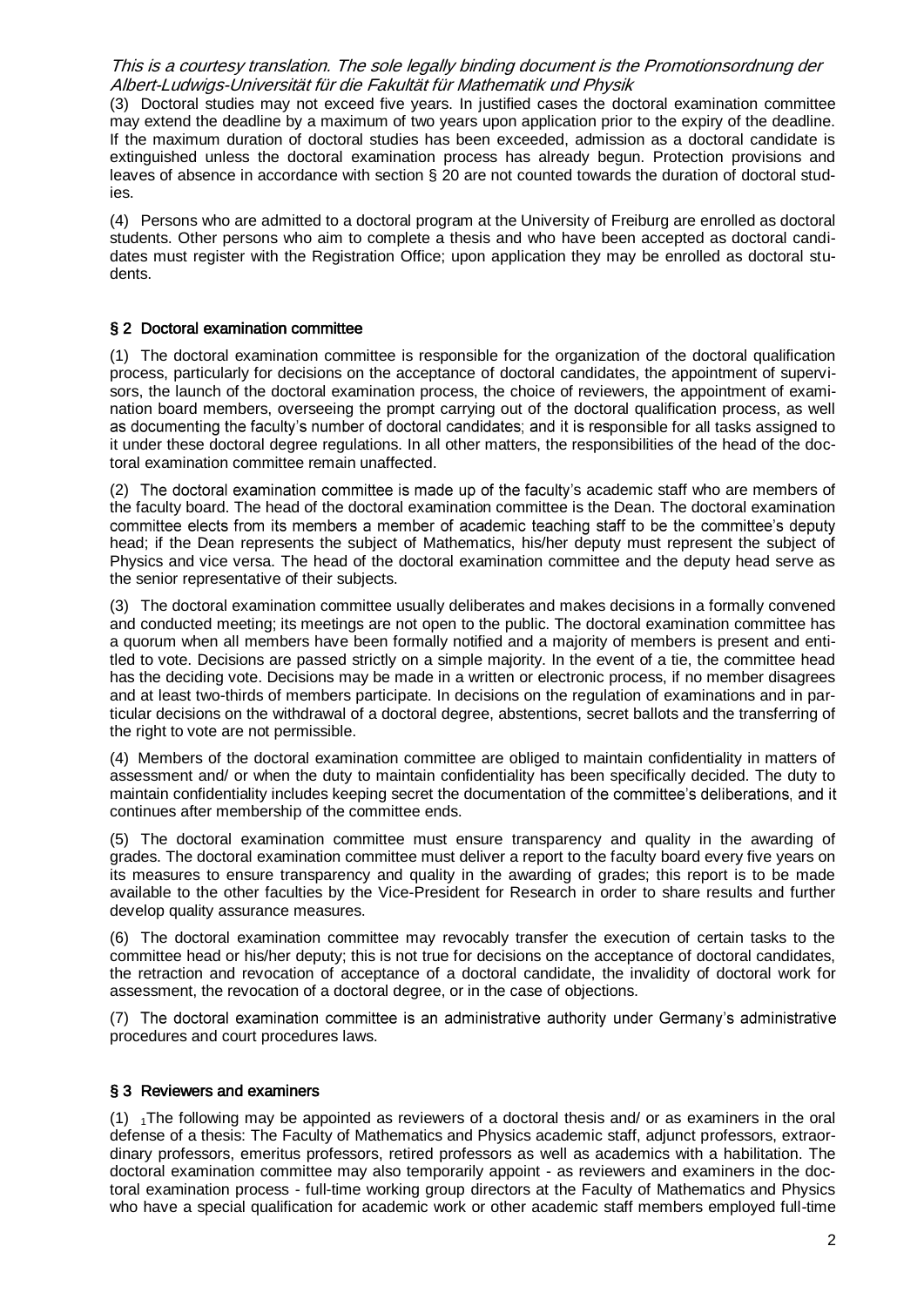at the faculty and who have shown academic excellence within the framework of academic review processes. For this they are required to have demonstrated a special qualification for academic work with a thesis of outstanding quality or a piece of academic work at least its equivalent and via an external review by a recognized research-sponsoring institution.

(2) The doctoral examination committee may furthermore appoint members of other University of Freiburg faculties or other institutions of higher education in Germany or abroad, or members of research institutions, as reviewers and examiners. In the case of interdisciplinary and/or multi-faculty theses members of other faculties are to be included among the reviewers and examiners. The requirements set out in paragraph (1) apply accordingly.

(3) In each doctoral examination process, at least one reviewer must meet the prerequisite set out in paragraph  $(1)$  item  $(1)$ .

## § 4 Supervision of doctoral thesis; supervision agreement

(1) The doctoral examination committee appoints a responsible supervisor for each doctoral candidate; a second academic supervisor may be appointed in addition. In the case of theses overlapping another faculty, the responsible supervisor appointed must be a member of the Faculty of Mathematics and Physics, and the second supervisor appointed must be a member of the other faculty. Supervisors may only be such persons as may also be appointed as reviewers under section § 3 paragraph (1) or (2). If a member of the Faculty of Mathematics and Physics academic staff retires or otherwise withdraws from office, he or she may continue to exercise his/her rights and carry out his/her duties in connection with that office for up to three years after withdrawal; the doctoral examination committee may extend that period to a maximum of five years as required.

(2) The prospective supervisor or supervisors (if two are to be appointed) and prospective doctoral candidate conclude a supervision agreement using the form provided by the Faculty of Mathematics and Physics; the agreement must include the following:

- 1. a timetable appropriate to the thesis project and the candidate's personal situation; this timetable must include regular formal meetings with the supervisor and regular status reports, and it must be updated annually;
- 2. details of the individual program of study,
- 3. a mutual commitment to observe the rules of good academic practice,
- 4. rules governing the solving of disputes, and
- 5. the review period(s), which are to be fixed upon submission of the thesis.

(3) The written supervision agreement only comes into effect once the doctoral candidate has been accepted.

#### § 5 Prerequisites for admission to doctoral studies

- (1)  $1T$ o be admitted to doctoral studies, the applicant
- 1. must have an above average degree in Mathematics or Physics
- a) from a Master's program at a German institution of higher education,
- b) from a degree course at a German university, College of Education or Art with at least a four-year prescribed minimum period of study or
- c) from a graduate program following on from Bachelor's Degree studies at a German university, a College of Education or other institution of higher education with the right to confer doctorates
- 2. may not already be accepted as a doctoral candidate or admitted to doctoral studies in the same subject by another faculty or institution of higher education and may not have already passed a corresponding doctoral examination in the same subject at an institution of higher education and
- 3. may not be unworthy to hold the title of doctor as legally defined.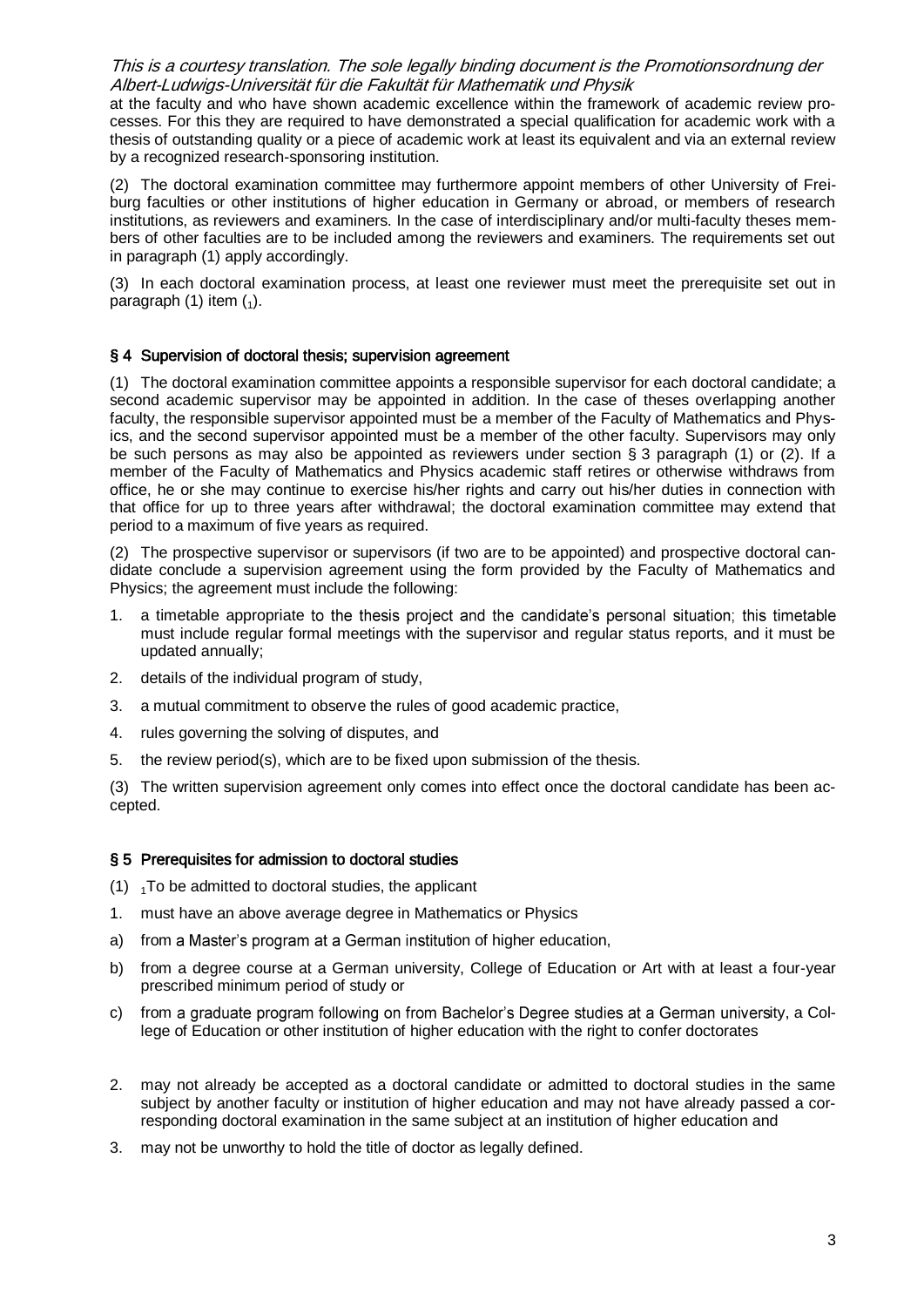If the above average degree under item  $\binom{1}{1}$  was not obtained in Mathematics or Physics or not obtained solely in Mathematics or Physics, the doctoral examination committee may in exceptional cases admit the applicant to doctoral studies if the other requirements have been met.

(2) International degrees must by recognized by the doctoral examination committee. For this recognition, it must be established that the international degree is equivalent to the German degree which would otherwise be required. The decision on equivalency must be in accordance with the equivalency agreements approved by the Standing Conference of the Ministers of Education (and Cultural Affairs of the Länder in the Federal Republic of Germany) and the German Rectors' Conference as well as agreements within the framework of partnerships between institutions of higher education. If there are doubts about equivalency, the relevant authority (Zentralstelle für ausländisches Bildungswesen) may be consulted. If the equivalency of an international degree cannot be established because individual coursework and assessment cannot be documented, the applicant may be admitted to doctoral studies if the undocumented coursework and assessment may be performed in retrospect following a recommendation of appraisal by the Zentralstelle für ausländisches Bildungswesen within the framework of an aptitude test, and the appraisal is completed successfully; the appraisal may not exceed two semesters.

(3) Particularly well qualified graduates of Bachelor's and Staatsexamen programs, who are not covered by paragraph (1) item  $(1)(1)(b)$ , may be admitted to doctoral studies if they are among the best five per-<br>cent of that program's graduates over the previous six semesters, and if they demonstrate their ability to carry out academic work in an aptitude test. For admission to the aptitude test, the applicant must have the approval of a member of academic staff, an extraordinary professor or a Privatdozent of the Faculty of Mathematics and Physics. The doctoral examination committee considers the proposed thesis topic and determines the modules in the Faculty of Mathematics and Physics' Master's programs which are to be taken within the framework of the aptitude test. The aptitude test, which may not last for longer than two semesters, is completed with an oral examination before two members of the faculty who are entitled to conduct doctoral examinations. The proceedings and result of the oral examination - which must be eval uated as a "pass" or a "fail" - must be documented in the minutes. Requirements for admission to the doctoral process are the successful completion of the set modules as well as a pass in the oral examination.

(4) Particularly qualified graduates of Mathematics or Physics diploma programs at a university of applied science, a university of cooperative education or the Notarakademie Baden-Württemberg may be admitted to doctoral studies by the doctoral examination committee if they demonstrate in an aptitude test that they are fundamentally capable of academic work in the subject in which the doctoral thesis is proposed to the same extent as required of graduates under paragraph (1). For admission to the aptitude test, the applicant must have completed his/her previous degree with a grade of "very good" (1.5) or better and have the approval of a member of academic staff, an extraordinary professor or a Privatdozent of the Faculty of Mathematics and Physics, who has declared his/her willingness to supervise the thesis. The doctoral examination committee considers the proposed thesis topic and determines the modules in the Faculty of Mathematics and Physics' Master's programs which are to be taken within the framework of the aptitude test. The aptitude test, which may not last for longer than two semesters, is completed with an oral examination before two members of the faculty who are entitled to conduct doctoral examinations. The proceedings and result of the oral examination - which must be evaluated as a "pass" or a "fail" must be documented in the minutes. Requirements for admission to the doctoral process are the successful completion of the set modules as well as a pass in the oral examination.

#### § 6 Acceptance as a doctoral candidate

(1) A student who intends to complete a doctoral thesis and meets the requirements under section § 5 must apply as early as possible for acceptance as a doctoral candidate. A written application describing the thesis topic must be submitted to the doctoral examination committee. If the thesis topic covers more than one subject, and the subjects are taught in different faculties, the application need be lodged with one of the relevant faculties only. Accordingly in such a case of a multi-faculty thesis, only one of the relevant faculties will confer the doctoral degree. The faculties involved must decide on this before the applicant is accepted as a doctoral candidate.

- (2) The application must be accompanied by:
- 1. documentation of compliance with admission requirements under section § 5;
- 2. the supervision agreement under section § 4 paragraph (2);
- 3. a declaration of acknowledgement of the faculty's current doctoral degree regulations;
- 4. a current curriculum vitae including a summary of personal and professional development;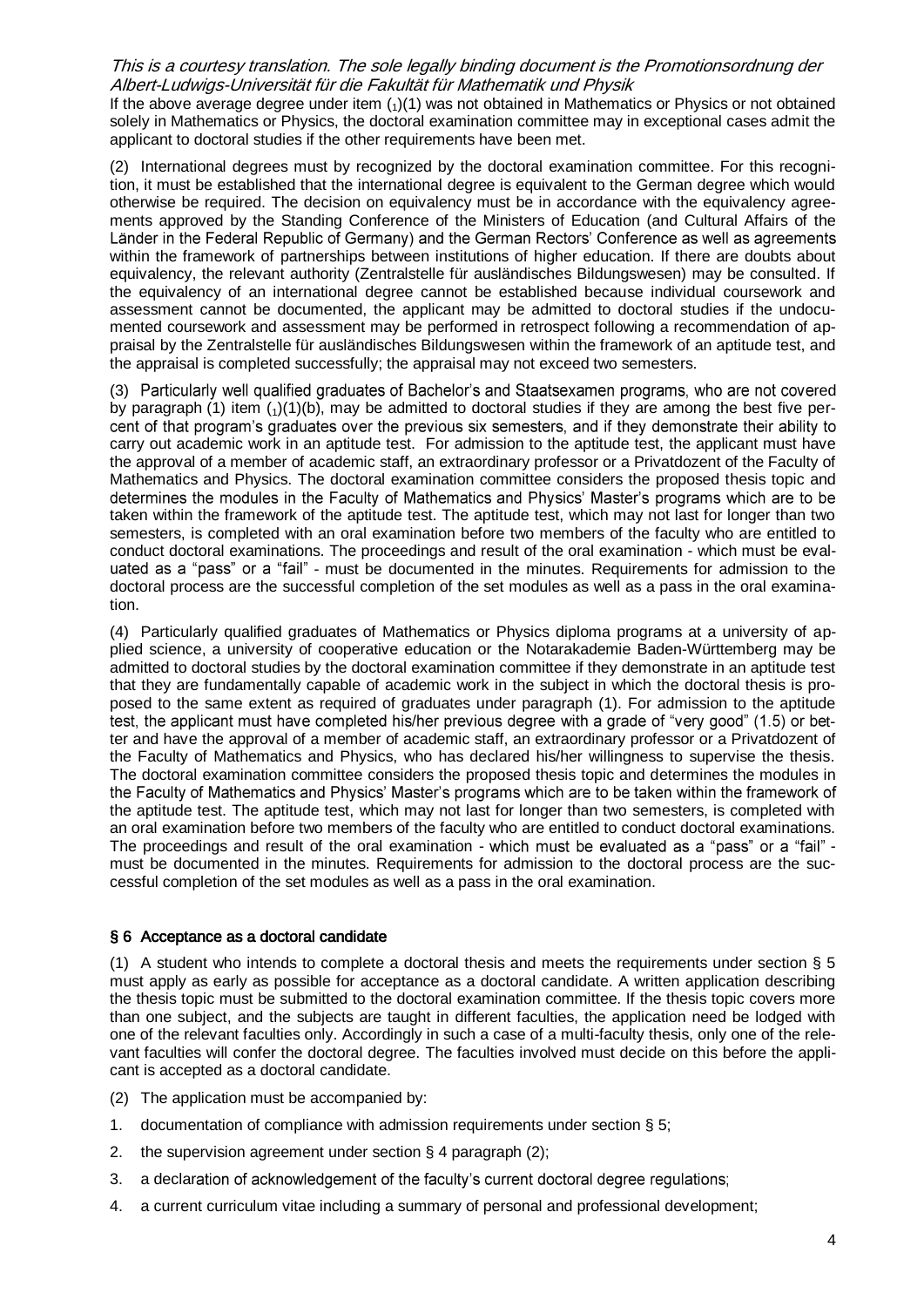- 5. a declaration on current or previous applications for admission to doctoral studies, specifying the time, topic and faculty or department to which the application was made and where applicable giving a reason why the process was not completed, or providing a notarized copy of the doctoral degree certificate if a doctorate has already been conferred;
- 6. for non-German applicants, documentation of sufficient knowledge of German or English, where applicable;

(3) The doctoral examination committee usually decides on applications within three months, in the case of doctoral degree programs by the start of the program. Applications will be rejected if

- 1. the admission requirements under section § 5 have not been met;
- the proposed thesis topic does not fit the faculty's subject orientation or there is no member of the 2. faculty meeting the requirements under section § 3 paragraph (1) who is able to judge the specialties of the thesis topic,
- 3. none of the faculty members under section § 3 paragraph (1) consider the proposed topic worthy of a doctoral thesis or the applicant's prior education appropriate or
- 4. the availability of the materials/ equipment necessary to carry out the doctoral project cannot be guaranteed.

(4)  $\overline{1}$  1If the applicant is accepted as a doctoral candidate, he/she receives written notification.  $\overline{2}$ At the same time as it makes a decision to accept a candidate, the doctoral examination committee appoints the academic described in the supervision agreement as the supervisor; furthermore the committee allocates the doctoral thesis to the subject of either Mathematics or Physics, depending on the topic chosen. If the doctoral examination committee decides to reject an application, reasons for the decision must be given in writing and must include information on the right to appeal.

- (5) <sup>1</sup>Admittance as a doctoral candidate may be revoked if
- 1. the supervision agreement under § 4 paragraph (2) is invalid or is rescinded,
- 2. reasons for a rejection of the application for acceptance as a doctoral candidate arise in retrospect,
- 3. there is no prospect of the doctoral thesis being completed successfully in an appropriate period of time, or
- 4. the doctoral candidate is in severe violation of his/her duties under the supervision agreement (§ 4 paragraph (2)).

Acceptance as a doctoral candidate may be revoked under item  $(1)(4)$  above only if the formal process of consulting an ombudsman has been concluded without success and no new supervision agreement has been signed.

(6) By accepting a person as a doctoral candidate, the faculty expresses its basic willingness to evaluate a thesis on the proposed topic as a piece of academic work. Accepting a person as a doctoral candidate obliges the faculty to provide academic supervision for the candidate.

(7) Acceptance as a doctoral candidate does not confer any legal right to be admitted to the doctoral examination process.

(8) The responsible supervisor must ensure that the doctoral candidate is familiarized with the rules of good academic practice.

(9) Two years after the applicant's acceptance as a doctoral candidate the responsible supervisor reviews the case to see if the doctoral project may be continued, and communicates the result of this review to the doctoral examination committee.

#### § 7 Launch of the doctoral examination process

 $(1)$  <sub>1</sub>The launch of the doctoral examination process assumes that the doctoral candidate continues to meet the admission prerequisites set out in section § 5.  $_2$ The application to begin the doctoral examination process (review and oral defense of the thesis) must be submitted in writing to the doctoral examination committee.  ${}_{3}$ The application must be accompanied by:

- 1. the notice of acceptance as a doctoral candidate under section  $\S$  6 paragraph (4) item (1):
- 2. the current supervision agreement under section § 4 paragraph (2);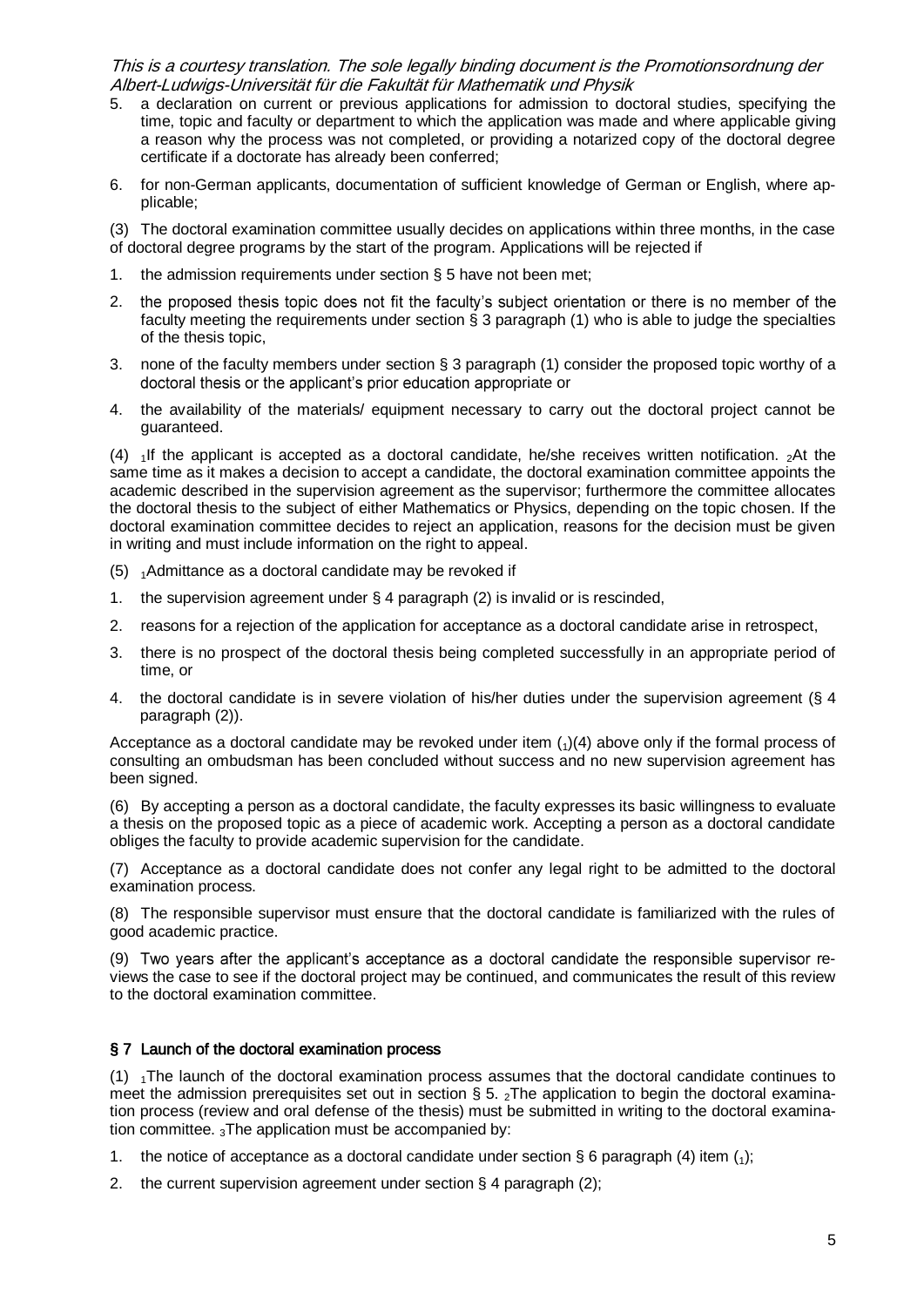- 3. a current curriculum vitae including a summary of personal and professional development;
- 4. four copies of the thesis in printed and bound form as well as in electronic form on the required data storage system and in the required file format;
- 5. a declaration of any prior or current attempts to obtain a doctoral degree, giving details of the place, date, institution of higher education, and thesis topic, as well as a notarized copy of the degree certificate for any previously obtained doctoral degree;
- 6. a statutory declaration in accordance with the attachment to these doctoral degree regulations;
- 7. a copy of the legal notice of the significance and legal consequences of making a statutory declaration, provided by the faculty and signed by doctoral candidate;
- 8. in the case of a doctoral program or participation in a structured doctoral program, documentation of work completed therein;
- 9. where applicable, a complete list of academic work published or submitted for publication;
- 10. where applicable, documentation of studies preparatory to the doctoral project or of other requirements met.

(2) The application may be retracted once only, and then only by means of a written declaration. There may be no retraction if a review has already been submitted to the doctoral examination committee or if more than four weeks have passed since the appointment of reviewers.

(3) One of the requirements for the application described in paragraph (1) may only be repudiated if there is a legal reason for revoking the doctoral degree. This is to be decided by the doctoral examination committee.

(4) The board of examiners will decide on admission to the doctoral examination process. In cases which present no particular difficulties the doctoral examination committee may transfer this decision to the senior representative of the relevant subject. The doctoral candidate is to receive written notice of admission. If admission is not approved, the reason for the decision must be given in writing to the doctoral candidate together with information on the right to appeal.

#### § 8 Doctoral thesis

(1) The thesis topic must be selected from a research area formally represented at the Faculty of Math ematics and Physics. The thesis must demonstrate the candidate's ability to perform independent, indepth academic work and it must represent a substantial contribution to the advancement of academic knowledge.

(2) Usually the doctoral thesis must be written in German or English. Upon justified application by the doctoral candidate the doctoral examination committee may allow the doctoral thesis to be written in another language, if the review process within the Faculty of Mathematics and Physics can be ensured. The application must be submitted to the doctoral examination committee prior to completion of the thesis, together with a statement by the responsible supervisor. If the thesis is written in a language other than German, an abstract in German must be appended.

(3)  $_1$ The thesis must be submitted as a monograph. Notwithstanding item  $\binom{1}{1}$  the doctoral examination committee may, upon application, deviate from this for the subject of Physics by allowing for several connected academic works by the doctoral candidate to be submitted as a cumulative thesis. Pieces of work collated into a cumulative thesis must have arisen from a common academic issue and must have been published in or accepted by reviewed, internationally-recognized journals. The doctoral candidate must have made a significant contribution to each of these pieces of work; none of the pieces of work submitted may be the subject of another thesis or of a current or completed doctoral studies by the doctoral candidate. The works must be prefaced by a detailed outline placing the research topics in critical relation and the most important findings from the publications in the context of the academic literature on the topic, and where applicable, appraising the candidate's own individual contribution as well as the contribution of the other author or authors of each publication.

(4) If the thesis is based on experiments which were carried out as part of joint research work, the doc toral candidate's individual performance must be clearly delineated and assessable.

(5) The thesis must contain a title page in accordance with the template provided by the Faculty of Mathematics and Physics, a table of contents, an abstract, and a detailed register of sources and literature used.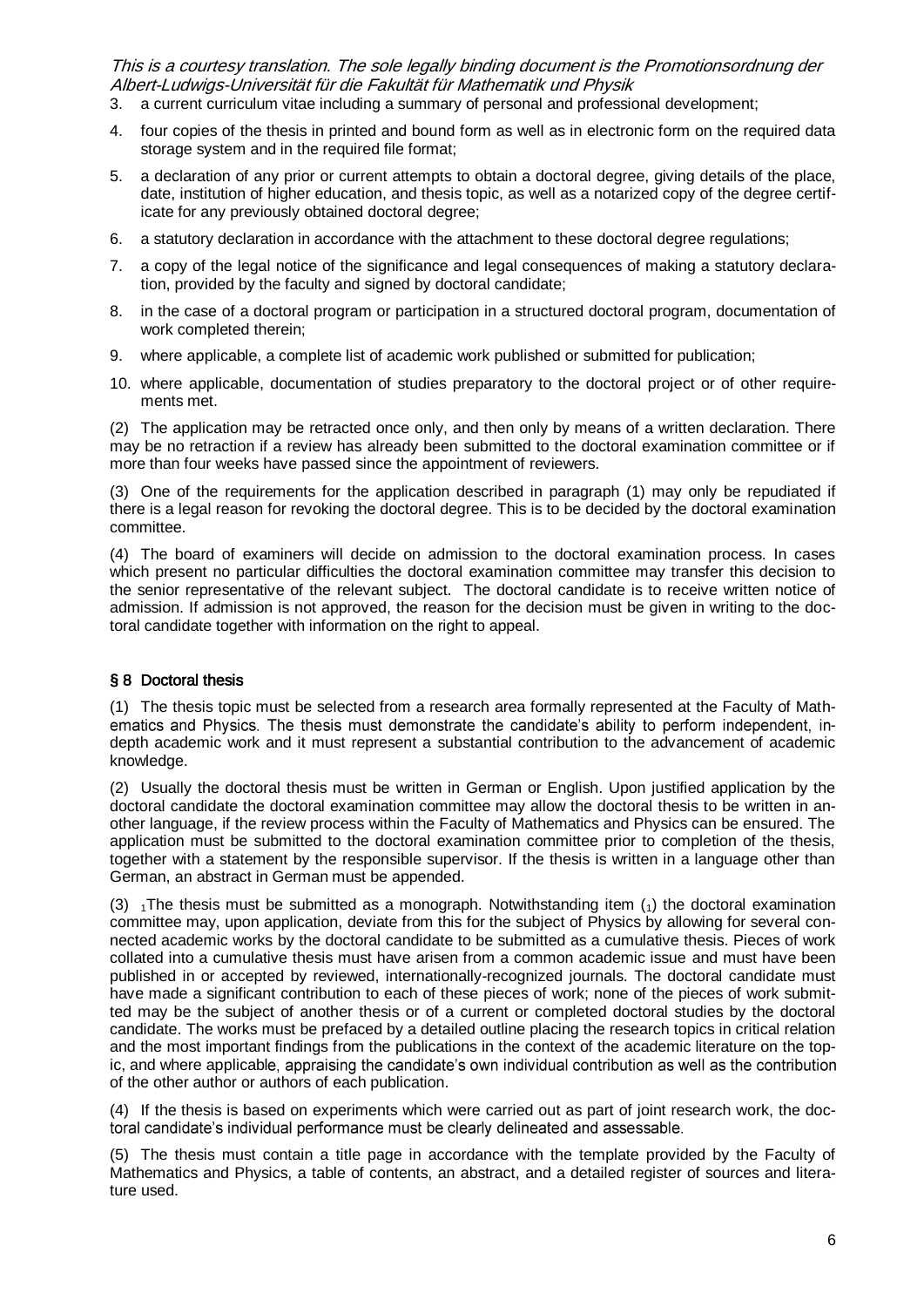## § 9 Review of doctoral thesis

(1) The senior representative of the relevant subject appoints a first and second reviewer within two weeks of the launch of the doctoral examination process to assess the doctoral thesis; at least one of the two reviewers must belong to the Faculty of Mathematics and Physics. The first reviewer is to be the responsible supervisor of the thesis. The names of the reviewers are communicated to the doctoral candidate.

(2) The reviewers present their written reports on the doctoral thesis to the doctoral examination committee within two months, recommending therein whether to accept or reject the thesis, or to send it back for revision. If there is no recommendation to send back the thesis for revision, it must be given one of the following ratings:

| 1.0                   | summa cum laude, |
|-----------------------|------------------|
| 1.3, 1.7, 2.0 and 2.3 | magna cum laude, |
| 2.7, 3.0 and 3.3      | cum laude,       |
| 3.7 and 4.0           | rite.            |
| 5.0                   | insufficienter.  |

A rating of summa cum laude may only be given if the thesis is distinguished by a high degree of originality and academic maturity.

(3) If the two reviews differ on their recommendations for the thesis to be accepted, rejected or revised, or if their assessments deviate by more than 1.0, the doctoral examination committee will appoint a third reviewer. A third reviewer is to be appointed also in the case of a cumulative thesis, if one of the two reviewers is a co-author of one of the pieces of work submitted. Neither the other of the two reviewers nor the third reviewer may be a co-author of one of the pieces of work. Furthermore the doctoral examination committee may appoint a third reviewer upon justified application by the doctoral candidate or a member of the doctoral examination committee. The third reviewer must present his/her review within a period of two months.

(4) After all reviews have been received, the thesis together with the reviews is to be made available for inspection for at least two weeks during semester and at least three weeks during semester break; theses in Mathematics are made available at the Dean's office and theses in Physics are made available at the Physikalisches Institut examination office. Theses shall not be made available for inspection for longer than four weeks. In urgent cases the doctoral examination committee may shorten the deadline to no less than one week. The senior representative of the relevant subject notifies the faculty members authorized to conduct assessment in the doctoral examination process in writing or electronically of the time and location in which a thesis is made available for inspection; he/she may in addition make the thesis and all examiners' reports available to them in electronic form. These persons authorized to inspect the thesis have the right to make an objection in writing to the acceptance, rejection or evaluation of the thesis by the end of the inspection period. Reasons for such an objection must be given in writing within one week of the objection being lodged. If there is an objection, the doctoral examination committee decides whether to reject the objection or to appoint an additional reviewer. This further reviewer must present his/her review within a period of two months.

(5) If the reviewers are unanimous in their decision to recommend acceptance of the thesis, it is thereby accepted - as long as no objection is made or the objection is rejected by the doctoral examination committee. If a majority of reviewers recommends rejecting the thesis, it is thereby rejected. In all other cases the doctoral examination committee decides whether to accept or reject a doctoral thesis on the basis of the reviewers' reports and the grades recommended therein.

 $(6)$  <sub>1</sub>The overall grade of a doctoral thesis is calculated from the arithmetic mean of the grades given by the reviewers. The ratings for an accepted doctoral thesis are:

summa cum laude for an average of 1.1 or less,

magna cum laude for an average greater than 1.1 to 2.5,

cum laude for an average greater than 2.5 to 3.5,

rite for an average greater than 3.5 to 4.0,

<sup>2</sup>If a doctoral thesis is accepted by a majority of the reviewers and if the arithmetic mean of the grades given by the reviewers results in a value over 4.0, the overall grade for the doctoral thesis is to be rounded to 4.0.

(7) If the thesis is rejected, the doctoral examination process has been unsuccessfully concluded. If the thesis is rejected, the doctoral candidate receives written notification of this from the doctoral examination committee. This notification must include reasons for the denial and instructions on the right to appeal. In this case, the doctoral candidate may apply just once more to launch a doctoral examination process; this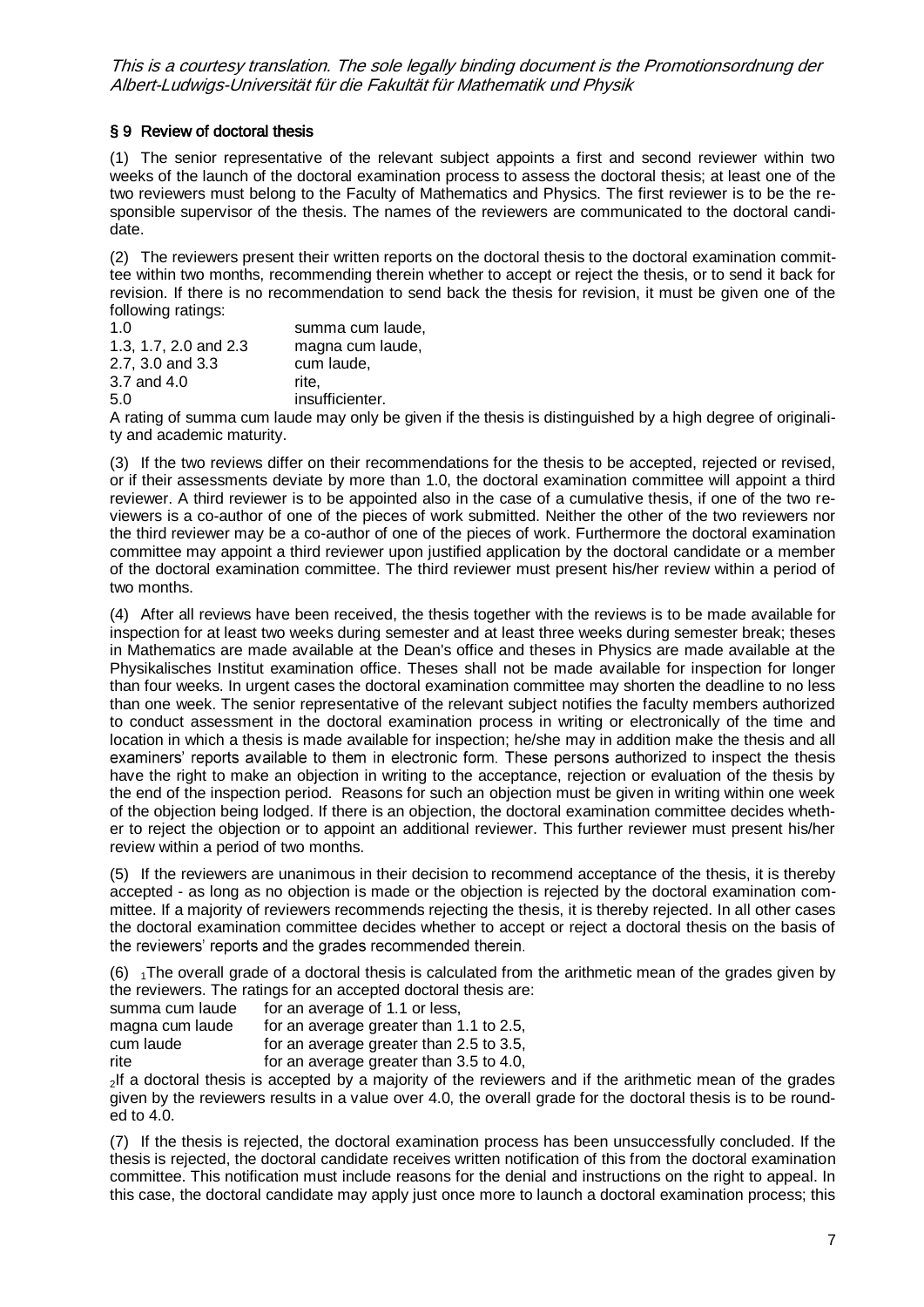must be on a different topic and application for it may not take place within one year. If that thesis is also rejected, the candidate has failed the doctoral examination with no option to retry.

(8) Upon justified application by a reviewer the doctoral thesis may be sent back once to the doctoral candidate for revision; the doctoral examination committee sets an appropriate deadline for submission. The doctoral examination committee may extend the deadline for submission upon justified application by the doctoral candidate. If the thesis is not resubmitted in revised form within the allotted time, it counts as rejected.

## § 10 Oral defense

(1) Following acceptance of the doctoral thesis the doctoral examination committee appoints an examination board and sets a date for the oral defense and decision on the overall rating of the doctorate. For the oral defense, the examination board consists of the first reviewer and at least two, or at most three, further examiners. If the thesis has been completed in the subject of Physics, the examination board must include at least one representative each of experimental physics and theoretical physics. The examination board is headed by a member chosen by the doctoral examination committee; this person must be a member of the academic teaching staff. The responsible supervisor of the thesis may not be head of the examination board. At least half of the members of the examination board must belong to the Faculty of Mathematics and Physics.

(2) The oral defense must take place at the latest one year after acceptance of the doctoral thesis. The head of the doctoral examination committee sets the date upon the recommendation of the first reviewer. The date of the oral defense must be announced in good time. Members of the examination board must be given access to the doctoral thesis, reviewers' reports and any objections.

(3) The oral defense, which is conducted in German or English, is an in-depth academic discussion intended to demonstrate that the doctoral candidate has mastered the subject in which the thesis was written and is familiar with current developments in his/her subject. It also covers selected topics in adjoining disciplines which are connected with the candidate's field in terms of content and method. The oral defense has a duration of approximately 90 minutes; it begins with a lecture on the thesis by the doctoral candidate lasting approximately 30 minutes. The head of the examination board guides the oral defense; he/she may also admit questions from the audience of the doctoral candidate's lecture.

(4) The oral defense is open to all members of the faculty. Public observers must be excluded if there is good cause to do so or if the doctoral candidate applies for such exclusion. Public attendance does not extend to deliberations or the announcement of the examination result. Upon application by the doctoral candidate the head of the examination board may admit guests from outside the university to attend the lecture held within the framework of the oral defense.

(5) The examination board meets immediately after the conclusion of the oral defense to determine the grade for the candidate's performance in the oral defense and the overall grade for the doctorate. The examination board gives a grade for the oral defense in accordance with section § 9 paragraph (2). The oral defense is only a pass if the grade is 4.0 or better.

(6) The examination board furthermore determines whether the doctoral candidate must revise the thesis prior to publication, and if so - what revision is necessary and by what date it must be completed. The responsible supervisor reviews the thesis before approving it for print under section § 13 paragraph (2) to ensure that the conditions set by the examination board have been fulfilled.

(7) The examination board deliberates and decides in closed session. The decision is made by a simple majority; in the event of a tie, the committee head's vote decides the matter. Abstentions are not permitted. The proceedings and content of the oral defense as well as the grades awarded and the deliberations of the examination board must be recorded in the minutes, which must be signed by all members of the examination board.

(8) Members of the examination board are obligated to maintain silence on matters which become known to them in closed session, unless the matter in question is already a matter of public knowledge or not of a significance requiring confidentiality. The duty to maintain confidentiality due to contractual employment obligations remains unaffected.

#### § 11 Failing and repeating the oral defense

(1) If the oral defense is a fail or counts as a fail, the doctoral examination committee issues written notification, which must include reasons for the decision and instructions on the right to appeal. The oral de-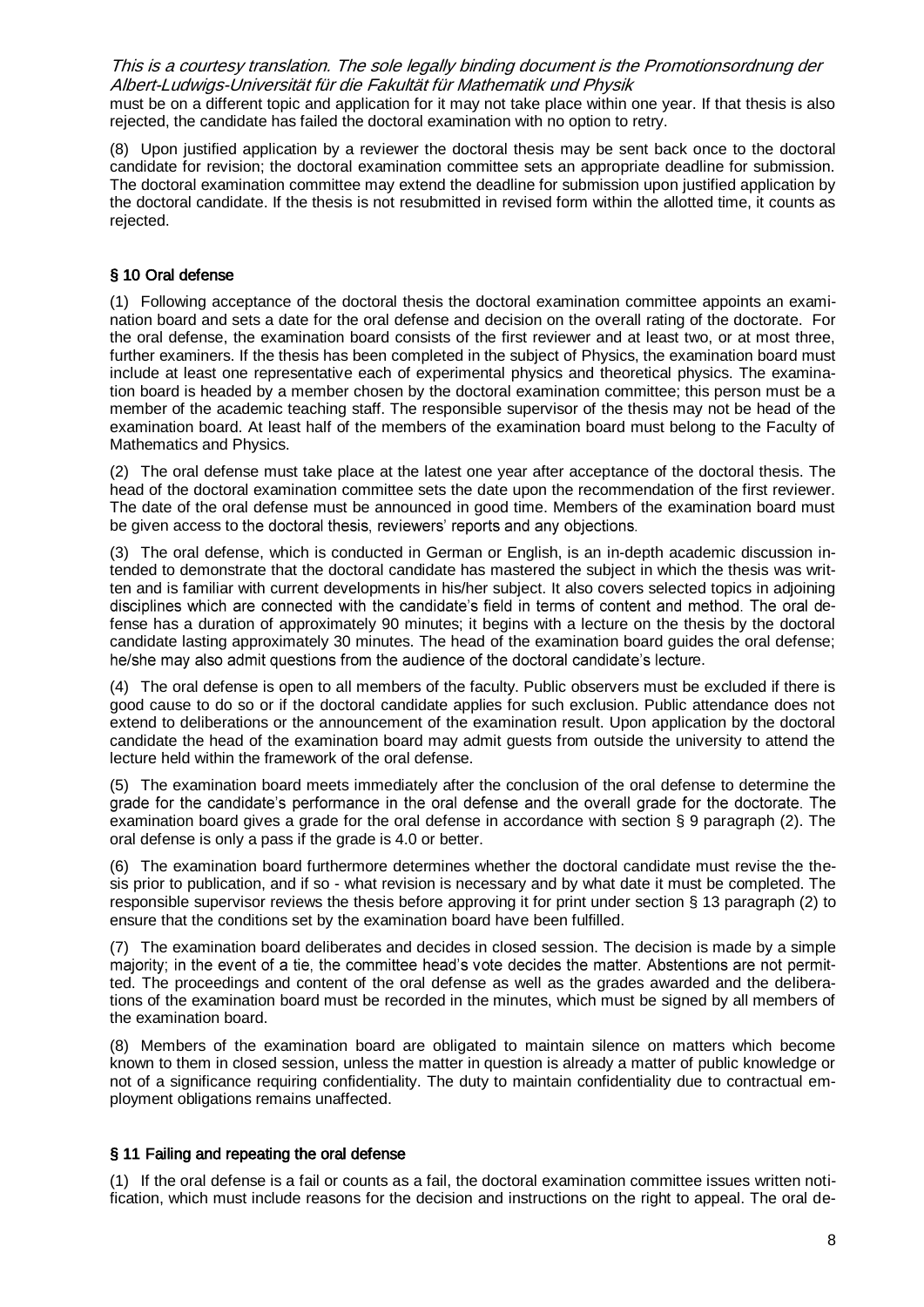fense may be repeated once within one year from the effective date of the committee's written notification. The application for admission to a repeat exam must be submitted to the doctoral examination committee two months after notification at the earliest.

(2) The doctoral examination process is unsuccessfully concluded and the doctoral examination failed with no option to retry if, within one year of the effective date of the exam notification, no application is made for a repeat of the oral defense or the candidate fails the repeat oral defense. The doctoral candidate receives written notification of this from the doctoral examination committee. This notification must include reasons for the decision and instructions on the right to appeal.

### § 12 Overall rating

(1) Once the oral defense has been passed, the examination board determines the overall grade and corresponding overall rating.

(2) The overall grade for the doctorate is calculated from the weighted arithmetic mean of the overall thesis grade according to § 9 paragraph (6) and of the oral defense grade in accordance with section § 10 paragraph (5). The overall grade for the doctoral thesis is doubly weighted and the grade of the oral defense is weighted singly. § 9 paragraph (6) item  $\binom{2}{2}$  applies accordingly.

(3) The examination board informs the doctoral candidate of the result of the doctoral examination after the overall rating has been established.

## § 13 Publication of doctoral thesis

(1) The doctoral candidate is obligated to make the doctoral thesis available to the academic public in an appropriate manner via duplication and distribution within one year of a successful oral defense of the doctoral thesis as submitted and accepted, if necessary including changes required/approved by the examination board.

(2) The thesis must be presented to the responsible supervisor before publication for print approval. Print approval must be submitted on an official form and kept on the doctoral file. If the responsible reviewer rejects the version of the doctoral thesis planned for publication, the doctoral examination committee shall decide, upon application by the candidate.

 $(3)$  <sub>1</sub>The doctoral candidate has fulfilled his/her duty to publish if he/she delivers free of charge to the Faculty of Mathematics and Physics the following number of archive copies, which must be printed on aging-resistant, wood-free, acid-free paper and with permanent binding:

- 1. for electronic publication via the Freiburg university library research information system FreiDok plus, four printed paper copies in copyable type together with an electronic version whose data format and data storage medium meet Freiburg university library specifications; the doctoral candidate must ensure that the contents and formatting of the electronic version corresponds to the printed paper copies;
- 2. for publishing by a commercial publisher via booksellers and with documentation of a minimum print run of 150 copies and identification of the publication as a thesis, listing the thesis location in the imprint: four copies;
- 3. for publication in an academic journal: four offprints;
- 4. for publication of individual pieces of work in a cumulative thesis in academic journals: six printed paper copies of the entire thesis.

Of the archive copies delivered to the faculty, the Freiburg university library receives one copy in the cases of item  $(1)(1-3)$ ; and three copies in the case of item  $(1)(4)$ . In the case of item  $(1)(1)$  the doctoral candidate grants the University of Freiburg the non-exclusive right within the framework of the university library's statutory duties to produce and distribute further copies of the doctoral thesis and to make the thesis available in data networks.

(4) The names of the reviewers and the Dean along with the date of the oral defense as the day of the completion of the doctoral exam must be given on the back of the title page of the archive copies. If the title is later changed, the title page must state what the original title was.

(5) If the doctoral candidate fails to meet the deadline or to obtain print approval from the responsible reviewer, or fails to meet the deadline under paragraph (1), all rights obtained via the doctoral examination are extinguished; if the doctoral degree certificate has been issued, it must be confiscated. In justified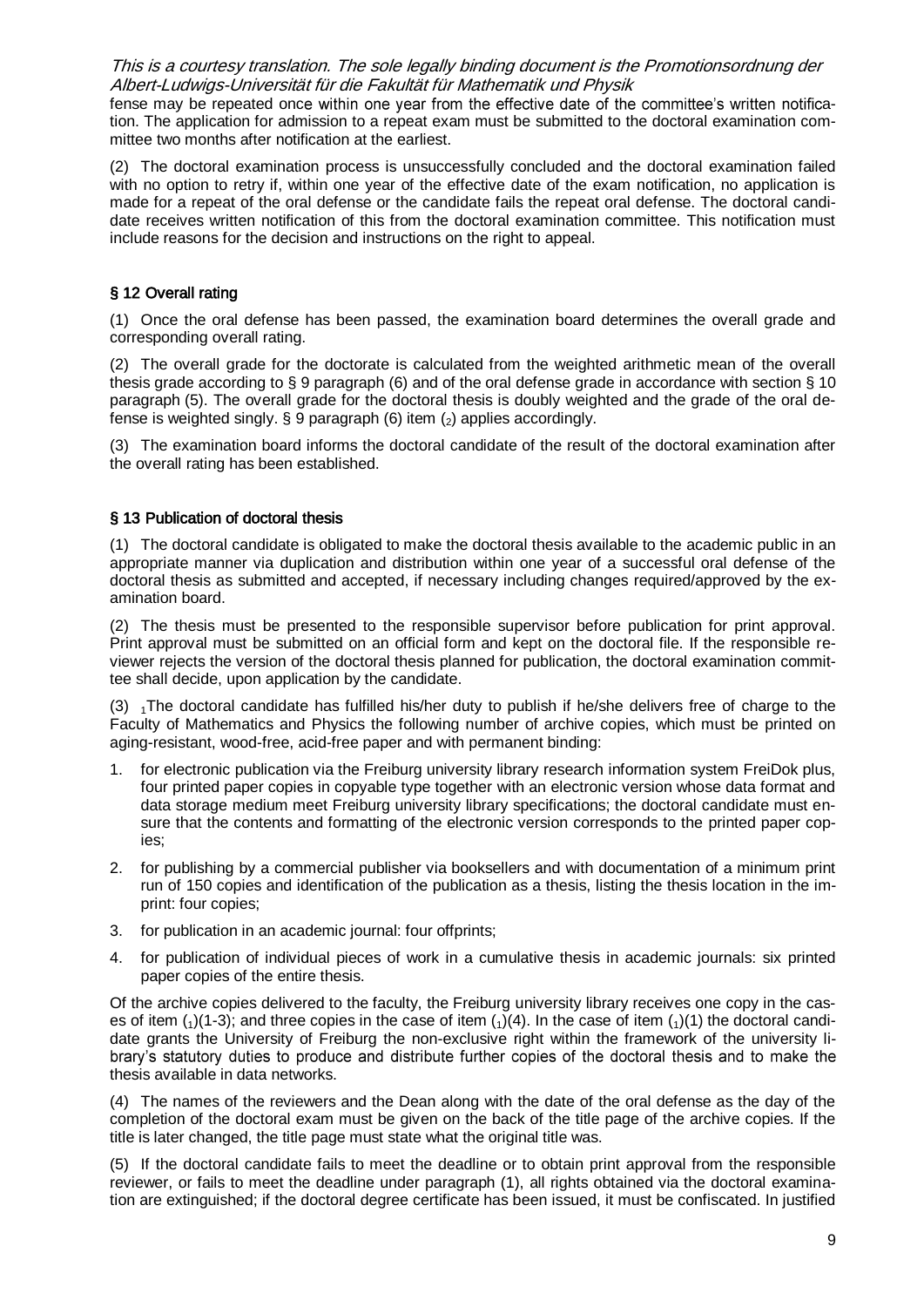This is a courtesy translation. The sole legally binding document is the Promotionsordnung der Albert-Ludwigs-Universität für die Fakultät für Mathematik und Physik cases the deadline may be extended by a maximum of one year under paragraph (1) by the doctoral examination committee upon application prior to the expiry of the deadline.

### § 14 Completion of doctoral studies; degree certificate

(1) The doctorate is completed with the presentation of the degree certificate. The doctoral degree certificate is signed by the Rector of the University of Freiburg and the Dean of the Faculty of Mathematics and Physics and bears the university seal. It sets out the degree obtained, the overall rating for the doctorate, the title and rating of the doctoral thesis, as well as the name, date and place of birth of the holder. The date of the oral defense is given as the date of doctorate completion.

(2) The doctoral degree certificate will only be issued when the doctoral candidate has delivered the archive copies of the doctoral thesis to the Faculty of Mathematics and Physics in accordance with section § 13 paragraph (3).

(3) The presentation of the doctoral degree certificate must be conducted in an appropriate manner. Until the presentation, the doctoral candidate may upon application receive a preliminary certificate documenting a pass in his/her doctoral examination. This certificate details the title and evaluation of the doctoral thesis, the evaluation of oral assessment and the overall evaluation of assessed doctoral work.

(4) Prior to presentation of the doctoral degree certificate, the candidate does not have the right to use the title of doctor, not even while stating that it is conditional or designated.

(5) Procedural regulations based on international agreements remain unaffected.

#### § 15 Withdrawal from oral defense

(1) If the doctoral candidate fails to take part in all or part of the oral defense, this is considered a withdrawal.

(2) If the doctoral candidate is prevented from taking part in the oral defense by illness or any other good cause, withdrawal will be approved upon application. The doctoral candidate must submit this application to the doctoral examination committee at the earliest possible opportunity, giving the reason for withdrawal and providing appropriate documentation. In the case of illness the application must be accompanied by a doctor's certificate detailing the medical indications required for an evaluation of the candidate's inability to take the exam.

(3) If the withdrawal is approved by the doctoral examination committee, a new examination date is set. If the withdrawal is not approved, the oral defense counts as failed.

#### § 16 Retraction and revocation of admission to doctoral studies; invalidity of assessed work

(1) If it is shown prior to presentation of the doctoral degree certificate that the doctoral candidate has used deception regarding a requirement for admission or that significant requirements for admission were wrongly assumed to have been met, admission to doctoral studies may be cancelled. The same applies if facts become known which would justify the revocation of the doctoral degree under section § 36 paragraph (7) Landeshochschulgesetz.

(2) If it is shown prior to presentation of the doctoral degree certificate that the doctoral candidate has used deception in a piece of assessment for the doctorate, parts or all of the doctoral assessment may be declared invalid; in severe cases, admission to doctoral studies may be retracted.

(3) Before any decision is made under paragraphs (1) or (2), the doctoral candidate must be given an opportunity to speak on the matter. The reason for the decision must be given in writing to the doctoral candidate together with information on the right to appeal.

#### § 17 Revocation of doctoral degree

(1) The revocation of the doctoral degree must be in accordance with section § 36 paragraph (7) Landeshochschulgesetz and section § 48 Landesverwaltungsverfahrensgesetz.

(2) If the requirements for admission to the doctoral examination process were not met, and the applicant did not intend to deceive, and if the fact becomes known only after the doctoral degree certificate has been issued, this fault is remedied by the candidate having passed the doctoral examination.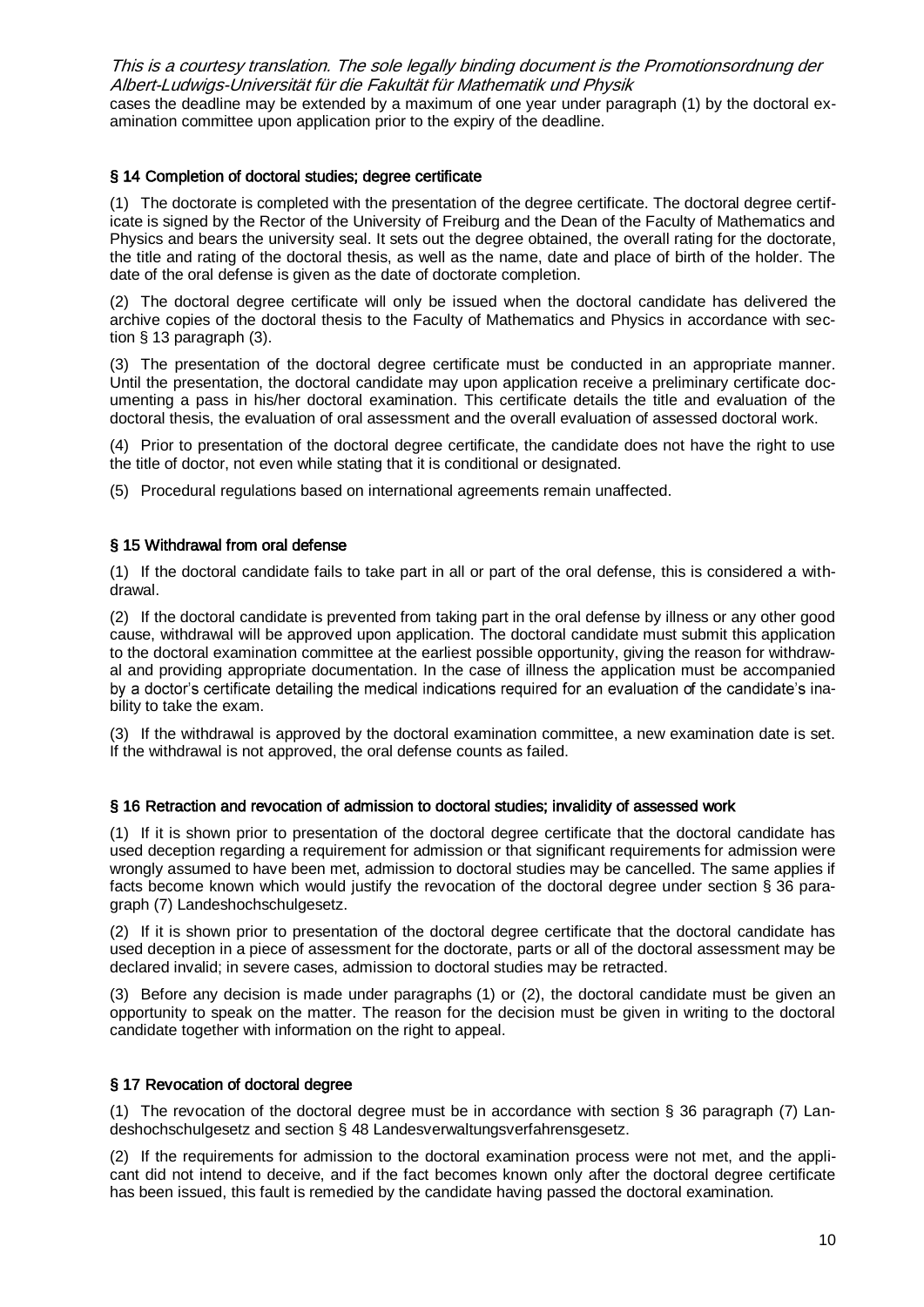(3) Before a decision is made to revoke a doctoral degree, the person concerned must be given the opportunity to speak on the matter. The reason for the decision must be given in writing to the person concerned together with information on the right to appeal.

(4) If the doctoral degree is revoked, any doctoral degree certificate already presented must be confiscated.

(5) The revocation of a doctoral degree may be communicated with the necessary details by the Rector to all German institutions of higher education which have the right to confer doctorates.

#### § 18 Irregularity in proceedings; objections

(1) Irregularities in the doctoral examination process must be brought before the doctoral examination committee at the earliest possible opportunity.

(2) The person concerned may lodge an objection to notifications negatively affecting him/her, and which are based on these doctoral degree regulations, with the doctoral examination committee in writing within one month of the notification. The doctoral examination committee shall decide on the objection, where appropriate after consultation with the examination board.

(3) Administrative court procedure (Verwaltungsgerichtsordnung) regulations apply to the objection procedure.

### § 19 Consulting an ombudsperson

(1) The ombudspersons appointed by the University of Freiburg senate are the contact persons for all the Faculty of Mathematics and Physics doctoral candidates and for their supervisors in all conflicts arising from the supervisory relationship and from work on a doctoral thesis.

(2) The procedure of consulting an ombudsperson is regulated in the University of Freiburg general statutes.

#### § 20 Protection provisions

(1) The application by a doctoral candidate for statutory time off under § 3 paragraph (1) and § 6 paragraph (1) of the Mutterschutzgesetz/ Maternity Protection Act in the version published on 20 June 2002 (BGBl. I p. 2318), as amended, must be taken into consideration. The application must include the necessary documentation. Maternity protection provisions suspend all other deadlines in these doctoral degree regulations.

(2) Similarly, provisions for parenting leave under § 15 paragraphs (1) to (3) of the relevant law (Bundeselterngeld- und Elternzeitgesetz) of 5 December 2006 (BGBl. I p. 2748), as amended, must be taken into consideration upon application. The doctoral candidate must communicate to the doctoral examination committee the period in which he/she plans to take parenting leave, providing the necessary documentation, at least four weeks before the planned start date of the parenting leave. The doctoral examination committee must establish whether the legal requirements are met which would trigger the right to parenting leave in an employment situation, and notifies the doctoral candidate of the result as well as any new examination or other deadlines.

(3) Recourse to the protection provisions for care of a close relative as defined by § 7 paragraph (3) under the law governing nursing care periods (Pflegezeitgesetz of 28 May 2008 (BGBl. I p. 874, 896) as amended) when that relative is in need of care as defined by sections §§ 14 and 15 of Book Eleven of the Social Code (SGB XI of 26 May 1994 (BGBl. I p. 1014, 1015) as amended) is permitted.

#### § 21 Disadvantage compensation

 $(1)$  <sub>1</sub>Doctoral candidates with a disability or chronic illness which impedes them in performing work required for doctoral studies are to be allowed reasonable disadvantage compensation by the doctoral examination committee, upon application.  $_2$ The doctoral examination committee determines the form and scope of the compensation measure in in accordance with the severity of the documented disability or illness which impedes the performance of work required for doctoral studies. Compensation measures may comprise in particular a reasonable extension of the exam deadlines set out in these doctoral degree regulations; reasonable compensation may also be allowed additionally or alternatively in some other form.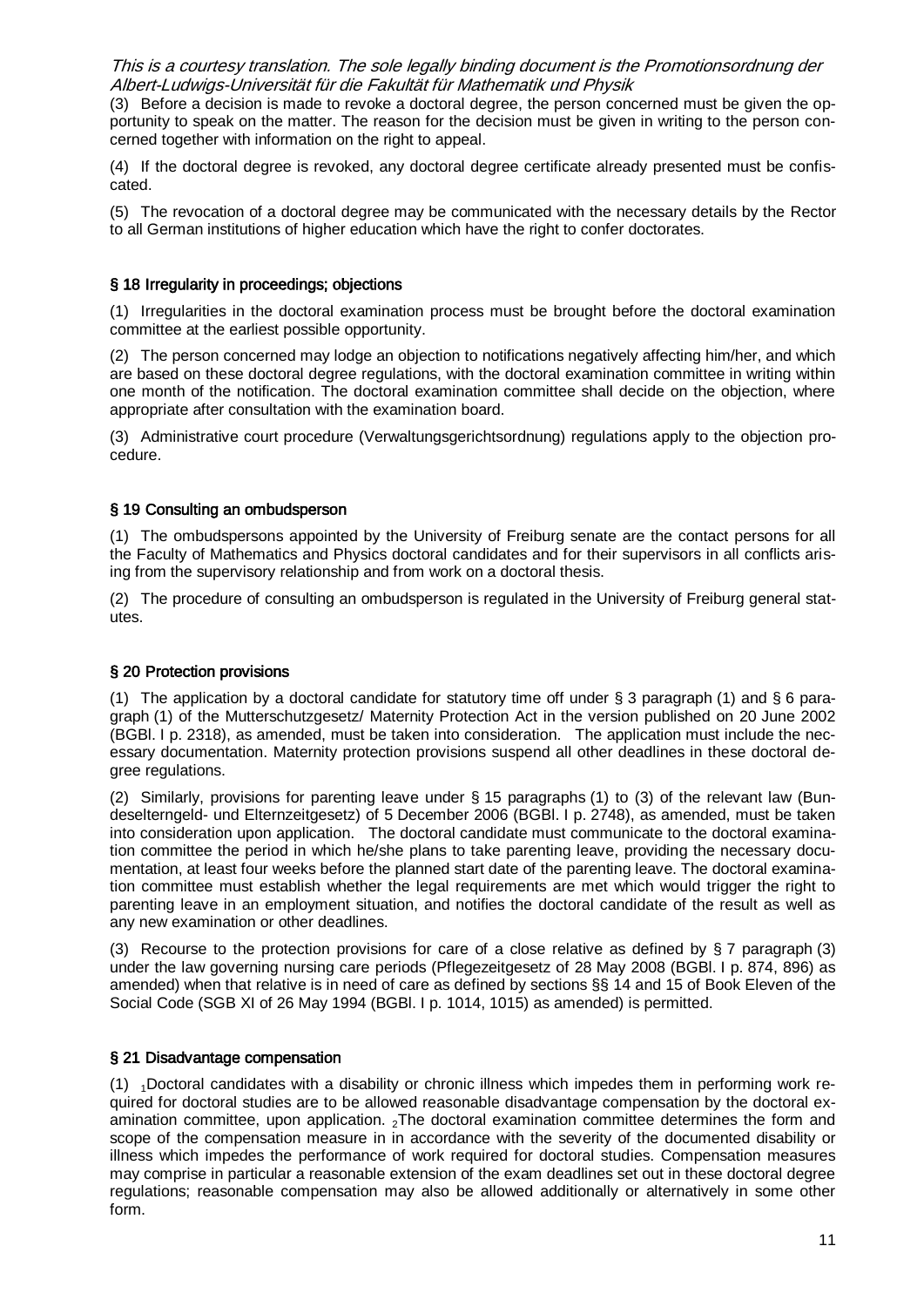(2) An application for disadvantage compensation must be submitted, at the latest, together with the application for the launch of the doctoral examination process. Documentation of the disability or illness as defined by paragraph (1) item  $_{(1)}$  must be provided by a doctor's certificate detailing the necessary medical indications. In general or in individual cases the doctoral examination committee may request a medical certificate from a doctor who it nominates.

(3) Before the doctoral examination committee makes a decision under paragraph (1) item  $\left(2\right)$  in disputed cases it must consult the university's representative for students with disabilities or chronic illnesses, if t doctoral candidate agrees.

#### § 22 Storage of examination files

(1) After successful conclusion of the doctoral examination process the documentation relating to it, including the thesis, are placed on the Faculty of Mathematics and Physics files.

(2) If the thesis is rejected or if the doctoral examination is failed with no option to retry, the thesis and all related documentation remain in the faculty files.

(3) Documentation relating to the examination must be kept on file at the faculty for five years. After expiry of this period of storage the exam documentation must be delivered to the University Archive in accordance with paragraph (1) and the exam documentation offered in accordance with paragraph (2).

## § 23 Inspection of doctoral files

Within a year of the completion of the doctoral examination process the doctoral candidate must be permitted to inspect his/her examination files. The head of the doctoral examination committee sets the time and place for for inspection.

#### § 24 Doctoral studies jointly supervised with other universities

(1) The doctoral examination process may be conducted jointly with one or more other universities inside or outside Germany on the basis of an agreement between the University of Freiburg and the other university or universities. Any such cooperation agreement must be signed by the doctoral candidate and, on behalf of the University of Freiburg, by the supervisor, the head of the doctoral examination committee, and the Rector. The cooperation agreement must regulate the following matters in particular:

- 1. the nature of the academic supervision of the doctoral candidate,
- 2. the minimum required of the candidate's research periods at the partner university or universities,
- 3. rules for assessment including: the language to be used, how the examination board is to be appointed, and which grading scheme is to apply,
- 4. rules governing the presentation of the doctoral degree,
- 5. the duty to publish the doctoral thesis,
- 6. who is to pay travel expenses.

(2) For doctorates conducted by the University of Freiburg in joint supervision with other institutions of higher education with the right to confer doctorates, the general provisions of these doctoral degree regulations apply, if not otherwise provided for below.

(3) The doctoral candidate is supervised by a member of academic teaching staff from the other institution of higher education and by a member of academic teaching staff from the Faculty of Mathematics and Physics who meets the requirements under section § 3 paragraph (1) item  $\binom{1}{1}$ .

(4) The doctoral candidate decides - in consultation with the supervisors of the thesis - at which of the participating institutions the doctoral examination process is to be conducted.

(5) If a justified application is made, the thesis may be submitted in a language other than German or English, section § 8 paragraph (2) applies accordingly. The participating faculties and institutions of higher education must be listed on the back of the title page.

(6) For the reviewing of the thesis, the conducting of the oral defense, the determining of the overall result in the doctoral examination, and the option of repeating doctoral studies, the provisions of the insti-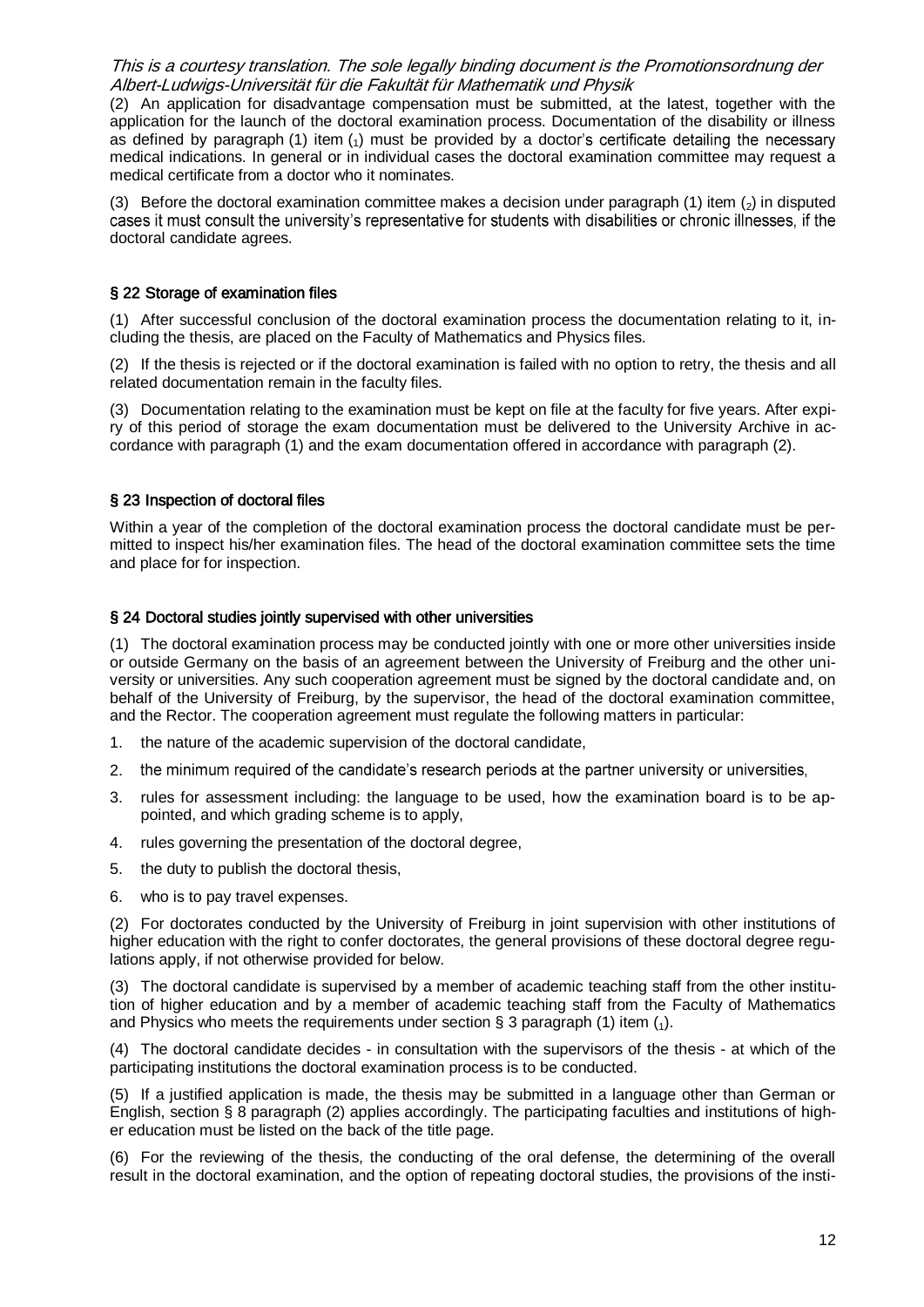tution of higher education at which the doctoral examination process is being conducted apply; however, the following conditions must be met:

- 1. If the doctoral examination process is not conducted at the University of Freiburg, it must be ensured that at least one academic representative of the University of Freiburg Faculty of Mathematics and Physics who meets the requirements under section § 3 paragraph (1) participates in the other institution of higher education's doctoral examination process.
- 2. If the doctoral examination process is not conducted at the University of Freiburg, at least one academic representative of the other institution or one of the other institutions who meets the requirements under section § 3 paragraph (2) must be appointed as a reviewer or examiner.

 $(7)$  <sub>1</sub>The doctoral degree certificate contains the names and signatures of the persons designated in accordance with the doctoral degree certificate of the participating institutions of higher education and bears the seal of the University of Freiburg as well as the seal of the other participating institution(s) of higher education and/or faculties.  $_2$ lt contains the designation of the academic degree "Doktor der Naturwissenschaften" as well as the corresponding foreign academic degree, where appropriate.  ${}_{3}$ The doctoral degree certificate must include a note to the effect that the doctorate was obtained under joint supervision by two or more universities. If two doctoral degree certificates are issued, items  $\binom{1}{1}$  to  $\binom{3}{3}$  apply accordingly.

(8) With the receipt of the doctoral degree certificate the holder obtains the right to use the title of doctor in the Federal Republic of Germany, and in the case of a joint doctoral degree with an institution of higher education outside Germany, the right to also use an equivalent title in the state the other institution belongs to. The holder thereby obtains the right to use one doctoral title only.

(9) For the publication of the thesis and the number of archive copies, the cooperation agreement may refer to the right of the other institution(s) of higher education. It must be ensured that the Faculty of Mathematics and Physics receives the necessary number of copies, depending on the type of publication under section § 13 paragraph (3).

## § 25 Doctoral convention

(1) The doctoral candidates accepted for doctoral studies by the Faculty of Mathematics and Physics comprise a doctoral convention.

(2) The doctoral convention may debate matters affecting doctoral candidates and make recommendations to university bodies. The draft doctoral degree regulations are made available to the doctoral convention for comment; the comments are included in the senate documentation.

(3) The doctoral convention makes its own rules of procedure and elects an executive board. The details of how the doctoral convention is organized and how its executive board is elected are set out in the convention's rules of procedure, which are passed by a majority of the doctoral convention members present.

A member of the doctoral convention executive board may participate in an advisory capacity in meetings of the faculty board for consultations on draft faculty doctoral degree regulations.

## § 26 Doctoral jubilee

The Faculty of Mathematics and Physics may renew a doctorate with a degree certificate on the twentyfifth and the fiftieth anniversary of the doctoral qualification day, if this appears appropriate in the light of the particular academic achievements, or particular connection to the University of Freiburg, of the person to be thus honored. This is to be decided by the faculty board.

#### § 27 Honorary doctorates

(1) The Faculty of Mathematics and Physics confers an honorary Doctor of Science degree (Doctor rerum naturalium honoris causa – Dr. rer. nat. h.c.) as a rare distinction showing particular appreciation of outstanding services to academia in a discipline represented by the faculty. Women may use the title of honorary doctor in the feminine form.

(2) In consultation with the Senate, the faculty board decides on the conferring of an honorary doctorate, and on the revoking of an honorary doctorate under § 17 with the necessary changes.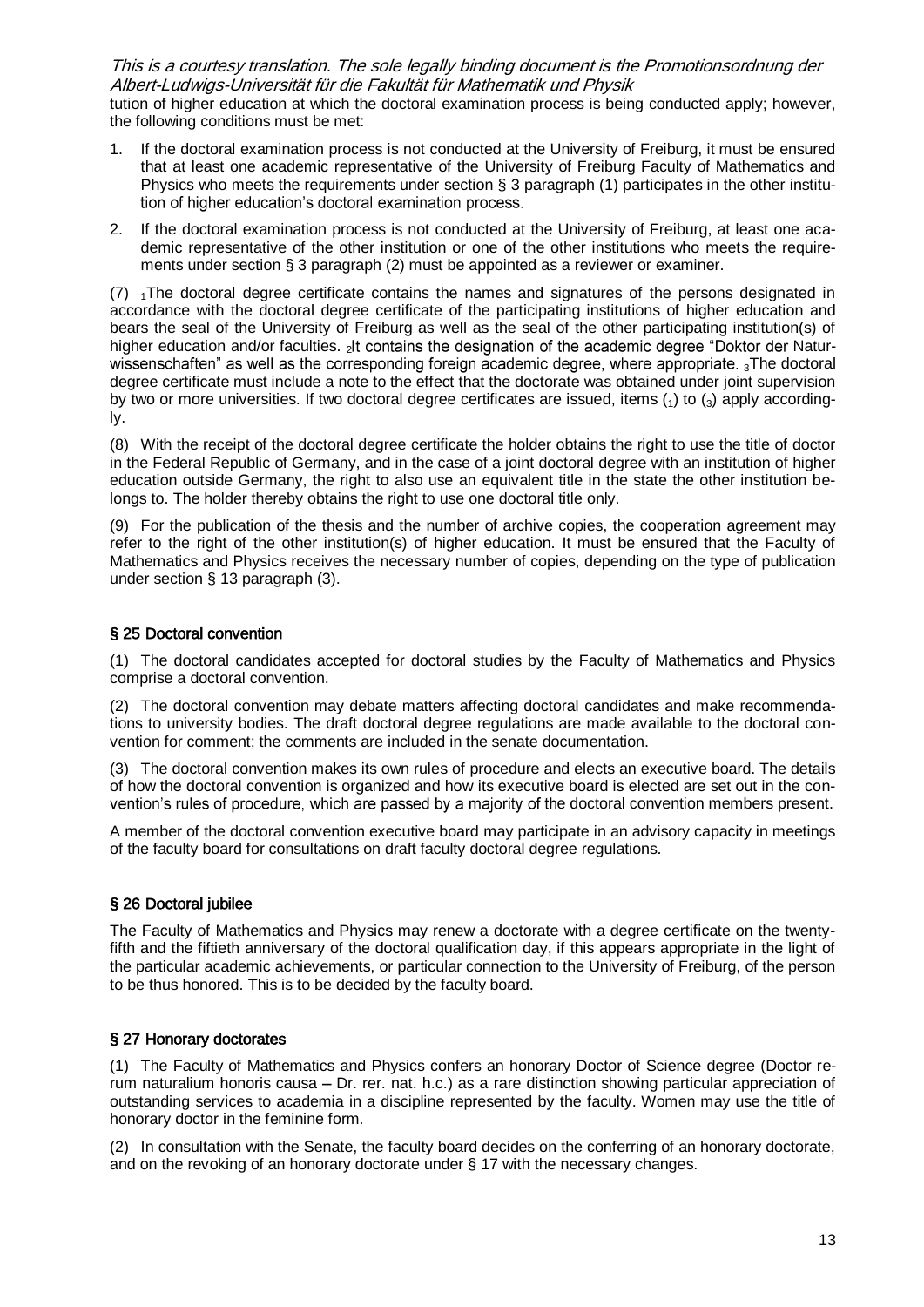(3) Any member of academic staff at the Faculty of Mathematics and Physics may make an application to confer an honorary doctorate. The application must be made to in writing to the head of the doctoral examination committee. The application must contain:

- 1. a biography of the person to receive the honorary doctorate,
- 2. a publication list of the person to receive the honorary doctorate,
- 3. comprehensive reasons for the award and
- 4. a draft of the honorary doctoral certificate.

After reviewing the application for completeness, the head of the doctoral examination committee sends the application on to the faculty board.

(4) The faculty board appoints a commission to review the requirements for an honorary doctorate and to produce a report for the adoption of a resolution by the faculty board. Members of the commission are: the applicant or one of the applicants representing them all, three further members of academic teaching staff, a doctorate holder from the academic staff, and a student in an advisory capacity.

(5) The faculty board takes the commission's report into consideration and decides on the application by a two-thirds majority of its members who are entitled to vote.

(6) The person to receive the honor is only informed of the planned honorary doctorate after the process has been fully completed. The honorary doctorate is offered to him/her by the Dean.

(7) An honorary doctorate is to be conferred by the ceremonial presentation of the honorary doctoral certificate by the Dean in the presence of the members of the faculty. The certificate must detail the academic merits of the person receiving the doctorate. The doctoral degree certificate is signed by the Rector of the University of Freiburg and the Dean of the faculty and bears the university seal.

#### § 28 Effective date and transitional arrangements

(1) These doctoral degree regulations go into effect on 1 June 2016. The University of Freiburg doctoral degree regulations for the Faculty of Mathematics and Physics of 7 July 2003 (Amtliche Bekanntmachungen Vol. 34, no. 19, pp. 222-236), last amended on 23 November 2012 (Amtliche Bekanntmachungen Vol. 43, no. 112, pp. 461-462), become invalid concurrently.

(2) The previous regulations apply to doctoral examination processes which had already been launched at the time these doctoral degree regulations come into effect or whose launch had been applied for at that time.

(3) The previous regulations apply to doctoral candidates who have been accepted to doctoral studies at the time these doctoral degree regulations come into effect but have yet to make application to be admitted to the doctoral examination process, unless the doctoral candidate formally requests for these doctoral degree regulations to apply.

Freiburg, 6 June 2016

Professor Dr. Dr. h.c. Hans-Jochen Schiewer Rector